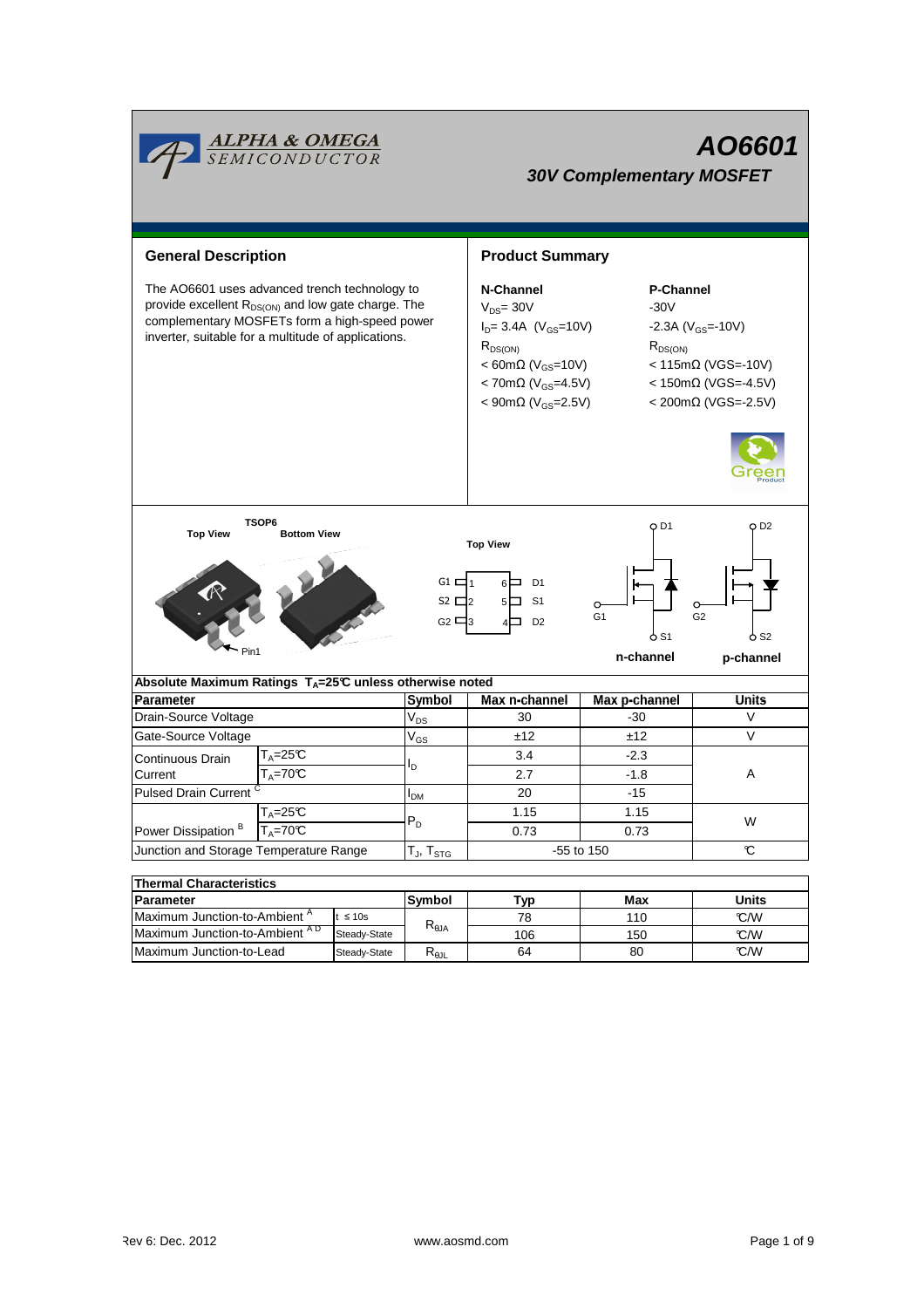

#### **N-Channel Electrical Characteristics (TJ=25°C unless otherwise noted)**

| Symbol                       | <b>Parameter</b>                      | <b>Conditions</b>                                                                                 |                          | Min | Typ  | <b>Max</b>     | <b>Units</b> |  |  |  |  |
|------------------------------|---------------------------------------|---------------------------------------------------------------------------------------------------|--------------------------|-----|------|----------------|--------------|--|--|--|--|
| <b>STATIC PARAMETERS</b>     |                                       |                                                                                                   |                          |     |      |                |              |  |  |  |  |
| <b>BV</b> <sub>DSS</sub>     | Drain-Source Breakdown Voltage        | $I_D = 250 \mu A$ , $V_{GS} = 0V$                                                                 |                          | 30  |      |                | $\vee$       |  |  |  |  |
| <b>I</b> <sub>DSS</sub>      | Zero Gate Voltage Drain Current       | $V_{DS} = 30V$ , $V_{GS} = 0V$<br>$T_{\parallel} = 55^{\circ}C$                                   |                          |     |      | 1              | μA           |  |  |  |  |
|                              |                                       |                                                                                                   |                          |     |      | 5              |              |  |  |  |  |
| $I_{GSS}$                    | Gate-Body leakage current             | $V_{DS} = 0V$ , $V_{GS} = \pm 12V$                                                                |                          |     |      | ±100           | nA           |  |  |  |  |
| $V_{GS(th)}$                 | Gate Threshold Voltage                | V <sub>DS</sub> =V <sub>GS</sub> I <sub>D</sub> =250µA                                            |                          | 0.5 | 1    | 1.5            | V            |  |  |  |  |
| $I_{D(ON)}$                  | On state drain current                | $V_{GS}$ =10V, $V_{DS}$ =5V                                                                       |                          | 20  |      |                | A            |  |  |  |  |
|                              | Static Drain-Source On-Resistance     | $V_{GS}$ =10V, $I_{D}$ =3.4A                                                                      |                          |     | 46   | 60             |              |  |  |  |  |
| $R_{DS(ON)}$                 |                                       |                                                                                                   | $T_{\parallel} = 125$ °C |     | 73   | 88             | $m\Omega$    |  |  |  |  |
|                              |                                       | $V_{GS}$ =4.5V, $I_D$ =3A                                                                         |                          |     | 50   | 70             | $m\Omega$    |  |  |  |  |
|                              |                                       | $V_{GS}$ =2.5V, $I_{D}$ =2A                                                                       |                          |     | 62   | 90             | $m\Omega$    |  |  |  |  |
| <b>g</b> <sub>FS</sub>       | <b>Forward Transconductance</b>       | $V_{DS} = 5V$ , $I_D = 3.4A$                                                                      |                          |     | 14   |                | S            |  |  |  |  |
| $V_{SD}$                     | Diode Forward Voltage                 | $IS=1A, VGS=0V$                                                                                   |                          |     | 0.75 | $\mathbf{1}$   | $\vee$       |  |  |  |  |
| Is                           | Maximum Body-Diode Continuous Current |                                                                                                   |                          |     |      | 1.5            | A            |  |  |  |  |
|                              | <b>DYNAMIC PARAMETERS</b>             |                                                                                                   |                          |     |      |                |              |  |  |  |  |
| $C_{\underline{\text{iss}}}$ | Input Capacitance                     | $V_{GS}$ =0V, $V_{DS}$ =15V, f=1MHz                                                               |                          | 185 | 235  | 285            | pF           |  |  |  |  |
| $\mathsf{C}_{\text{oss}}$    | <b>Output Capacitance</b>             |                                                                                                   |                          | 25  | 35   | 45             | pF           |  |  |  |  |
| $C_{\text{rss}}$             | Reverse Transfer Capacitance          |                                                                                                   |                          | 10  | 18   | 25             | pF           |  |  |  |  |
| $R_{q}$                      | Gate resistance                       | $V_{GS}$ =0V, $V_{DS}$ =0V, f=1MHz                                                                |                          | 0.9 | 1.8  | 2.7            | Ω            |  |  |  |  |
| <b>SWITCHING PARAMETERS</b>  |                                       |                                                                                                   |                          |     |      |                |              |  |  |  |  |
| $Q_q(10V)$                   | <b>Total Gate Charge</b>              | $V_{GS}$ =10V, $V_{DS}$ =15V, $I_{D}$ =3.4A                                                       |                          |     | 10   | 12             | nC           |  |  |  |  |
| $Q_q(4.5V)$                  | <b>Total Gate Charge</b>              |                                                                                                   |                          |     | 4.7  | 6              | nC           |  |  |  |  |
| $Q_{gs}$                     | Gate Source Charge                    |                                                                                                   |                          |     | 0.95 |                | nC           |  |  |  |  |
| $\mathsf{Q}_{\text{gd}}$     | Gate Drain Charge                     |                                                                                                   |                          |     | 1.6  |                | nC           |  |  |  |  |
| $t_{D(on)}$                  | Turn-On DelayTime                     | $V_{\text{GS}} = 10V$ , $V_{\text{DS}} = 15V$ , $R_1 = 4.4\Omega$ ,<br>$R_{\text{GEN}} = 3\Omega$ |                          |     | 3.5  |                | ns           |  |  |  |  |
| $t_r$                        | Turn-On Rise Time                     |                                                                                                   |                          |     | 1.5  |                | ns           |  |  |  |  |
| $t_{D(off)}$                 | Turn-Off DelayTime                    |                                                                                                   |                          |     | 17.5 |                | ns           |  |  |  |  |
| $\mathbf{t}_\text{f}$        | <b>Turn-Off Fall Time</b>             |                                                                                                   |                          |     | 2.5  |                | ns           |  |  |  |  |
| $\mathfrak{t}_{\text{rr}}$   | Body Diode Reverse Recovery Time      | $I_F = 3.4A$ , dl/dt=100A/ $\mu$ s                                                                |                          |     | 8.5  | 12             | ns           |  |  |  |  |
| $Q_{rr}$                     | Body Diode Reverse Recovery Charge    | $I_F = 3.4A$ , dl/dt=100A/ $\mu$ s                                                                |                          |     | 2.55 | $\overline{4}$ | nC           |  |  |  |  |

A. The value of R<sub>BJA</sub> is measured with the device mounted on 1in<sup>2</sup> FR-4 board with 2oz. Copper, in a still air environment with T<sub>A</sub> =25° C. The value in any given application depends on the user's specific board design.

B. The power dissipation P<sub>D</sub> is based on T<sub>J(MAX)</sub>=150°C, using  $\leq 10$ s junction-to-ambient thermal resistance.

C. Repetitive rating, pulse width limited by junction temperature  $T_{J(MAX)}$ =150°C. Ratings are based on low frequency and duty cycles to keep initialT $j=25^\circ$  C.

D. The  $R_{AIA}$  is the sum of the thermal impedence from junction to lead  $R_{AJI}$  and lead to ambient.

E. The static characteristics in Figures 1 to 6 are obtained using <300µs pulses, duty cycle 0.5% max.

F. These curves are based on the junction-to-ambient thermal impedence which is measured with the device mounted on 1in<sup>2</sup> FR-4 board with 2oz. Copper, assuming a maximum junction temperature of  $T_{J(MAX)}=150^\circ$  C. The SOA curve provides a single pulse rating.

THIS PRODUCT HAS BEEN DESIGNED AND QUALIFIED FOR THE CONSUMER MARKET. APPLICATIONS OR USES AS CRITICAL COMPONENTS IN LIFE SUPPORT DEVICES OR SYSTEMS ARE NOT AUTHORIZED. AOS DOES NOT ASSUME ANY LIABILITY ARISING OUT OF SUCH APPLICATIONS OR USES OF ITS PRODUCTS. AOS RESERVES THE RIGHT TO IMPROVE PRODUCT DESIGN, FUNCTIONS AND RELIABILITY WITHOUT NOTICE.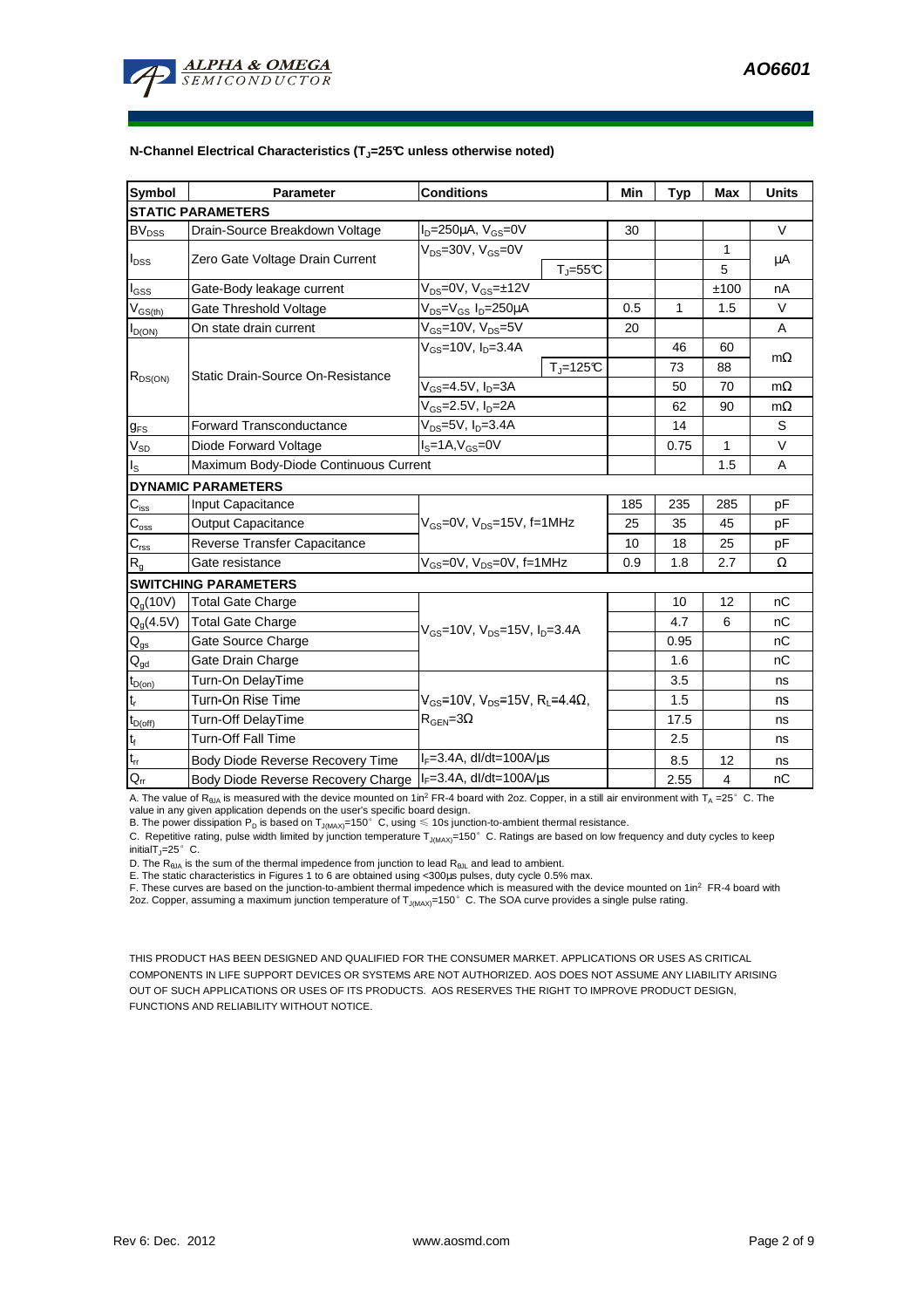

**ALPHA & OMEGA SEMICONDUCTOR** 

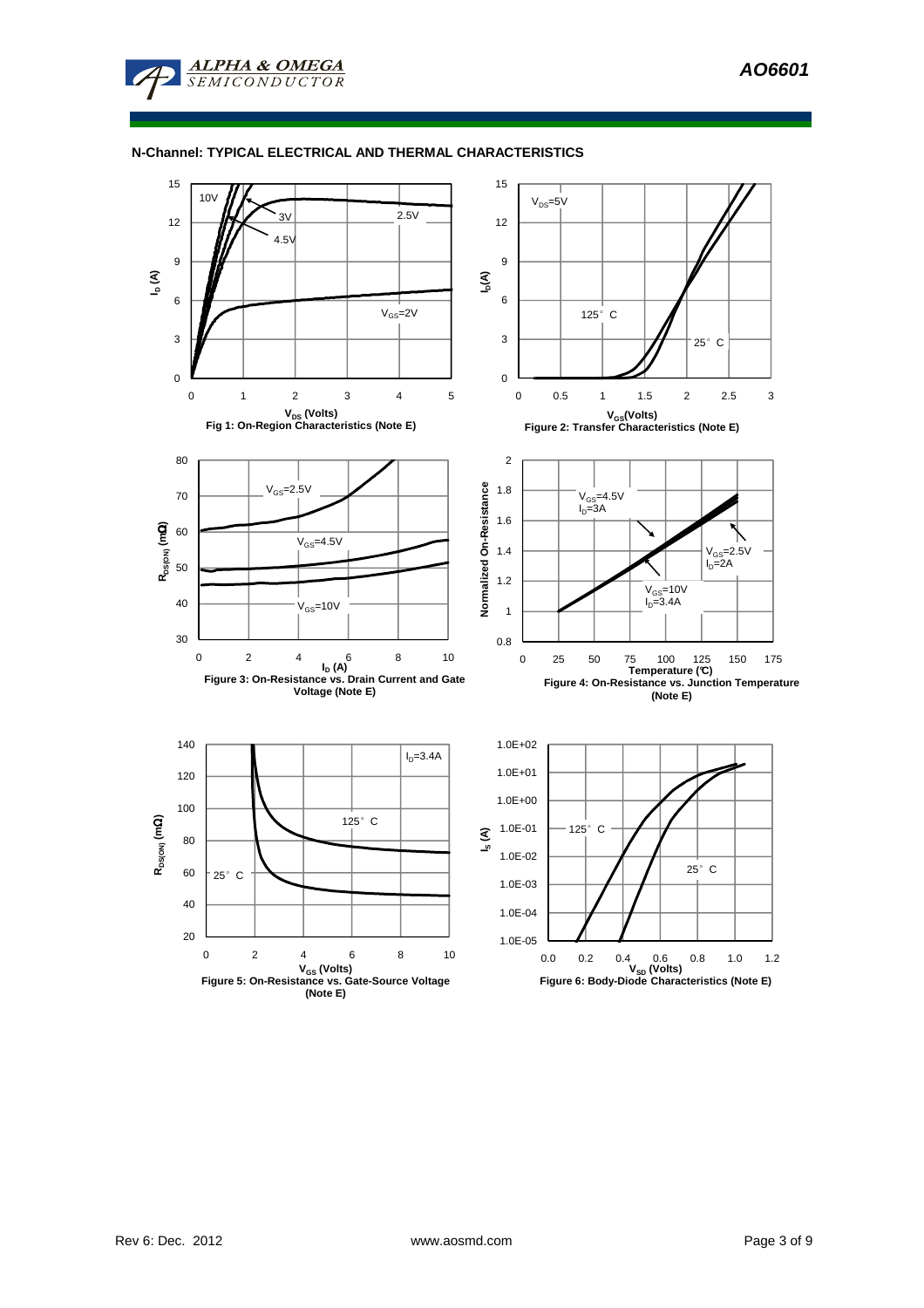

### **N-Channel: TYPICAL ELECTRICAL AND THERMAL CHARACTERISTICS**

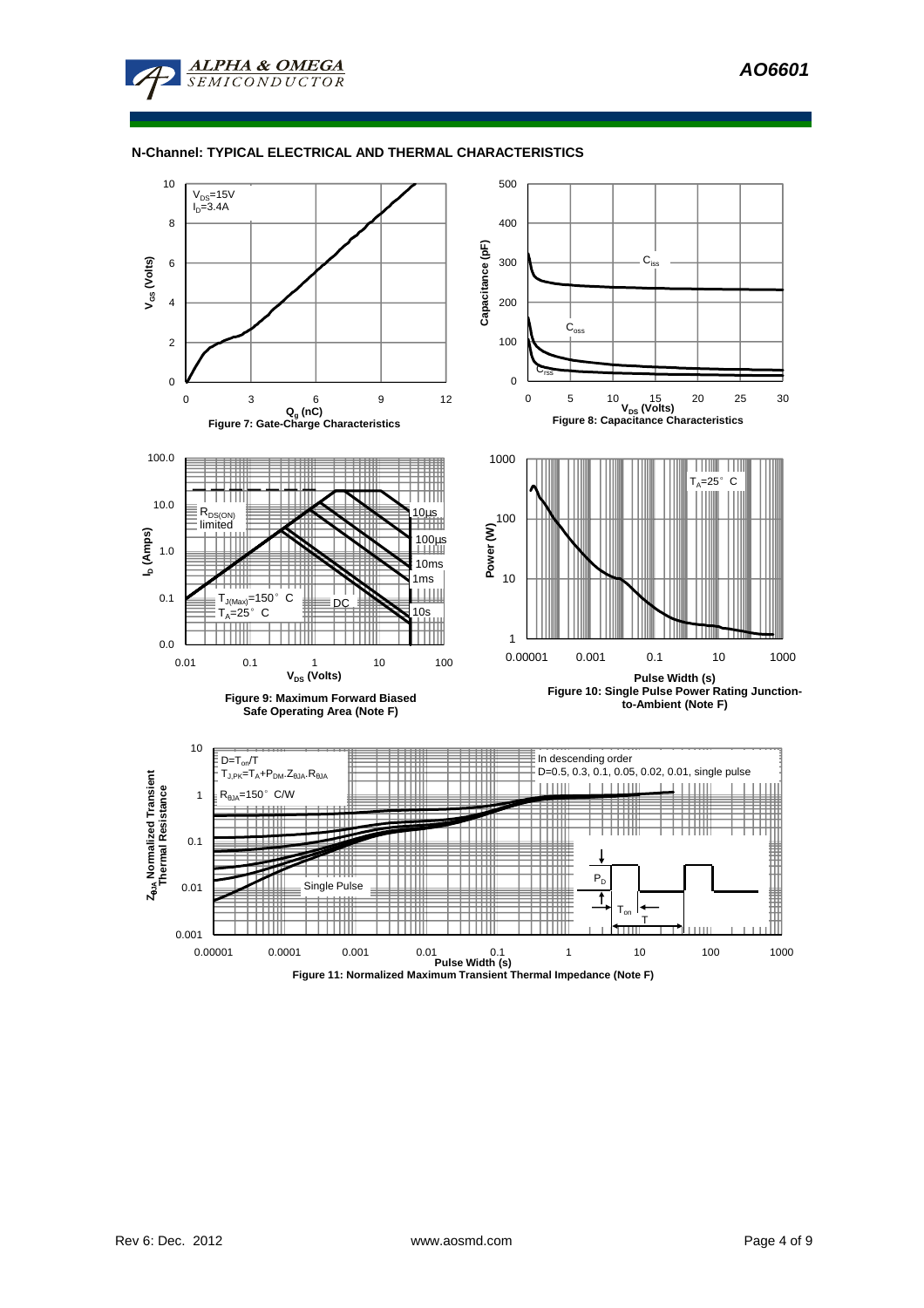

10%

90%

 $\overline{a}$ 

### Gate Charge Test Circuit & Waveform





Resistive Switching Test Circuit & Waveforms



# Unclamped Inductive Switching (UIS) Test Circuit & Waveforms





### Diode Recovery Test Circuit & Waveforms



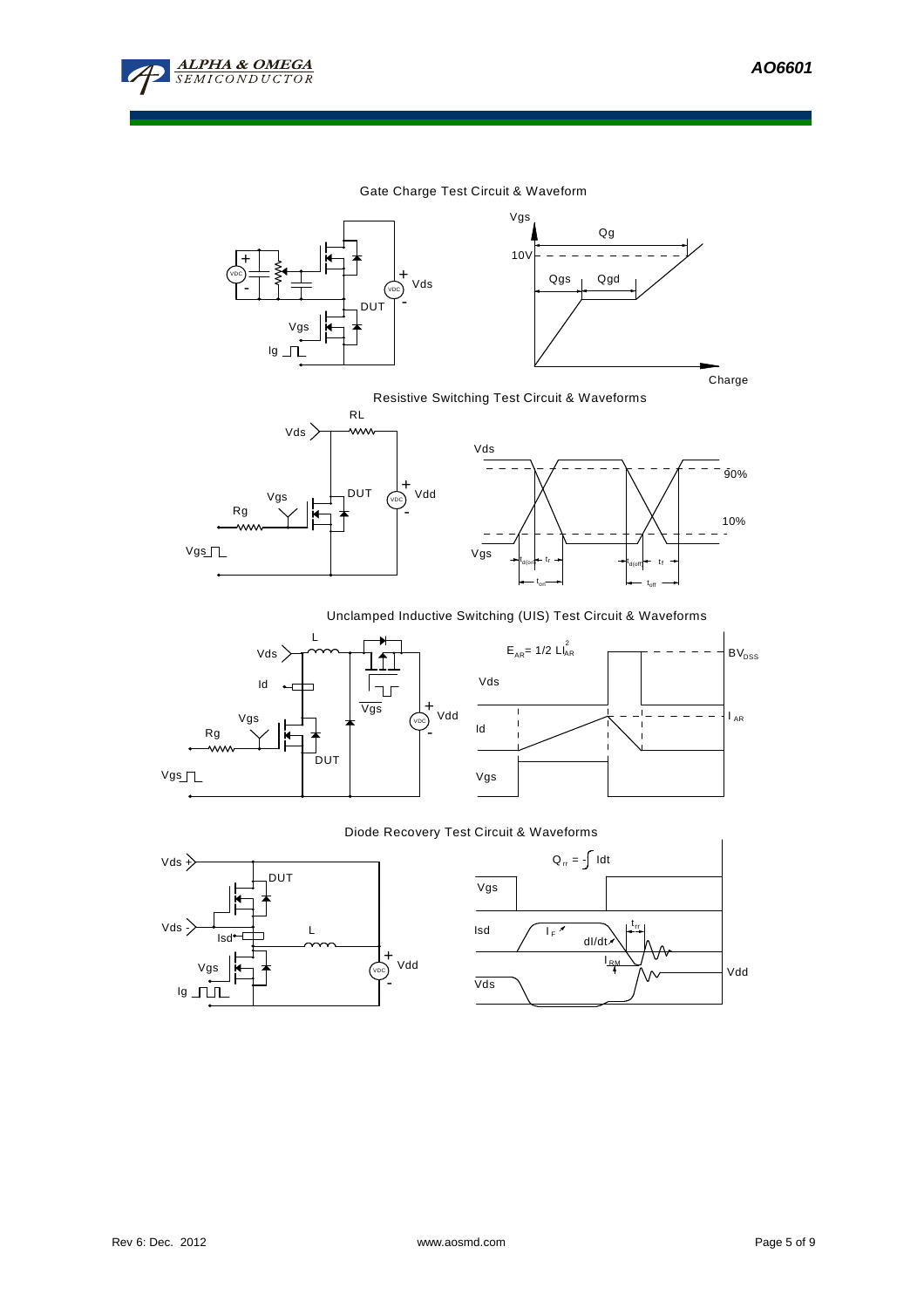

### **P-Channel Electrical Characteristics (TJ=25°C unless otherwise noted)**

| <b>Symbol</b>                          | <b>Parameter</b>                      | <b>Conditions</b>                                                         | Min            | <b>Typ</b> | <b>Max</b>     | <b>Units</b> |  |  |  |  |  |
|----------------------------------------|---------------------------------------|---------------------------------------------------------------------------|----------------|------------|----------------|--------------|--|--|--|--|--|
| <b>STATIC PARAMETERS</b>               |                                       |                                                                           |                |            |                |              |  |  |  |  |  |
| <b>BV<sub>DSS</sub></b>                | Drain-Source Breakdown Voltage        | $I_D = -250 \mu A$ , $V_{GS} = 0V$                                        | $-30$          |            |                | $\vee$       |  |  |  |  |  |
| $I_{DSS}$                              | Zero Gate Voltage Drain Current       | $V_{DS}$ =-30V, $V_{GS}$ =0V                                              |                |            | -1             | μA           |  |  |  |  |  |
|                                        |                                       | $T_{J} = 55C$                                                             |                |            | -5             |              |  |  |  |  |  |
| $I_{GSS}$                              | Gate-Body leakage current             | $V_{DS} = 0V$ , $V_{GS} = \pm 12V$                                        |                |            | ±100           | nA           |  |  |  |  |  |
| $V_{GS(th)}$                           | Gate Threshold Voltage                | $V_{DS}$ = $V_{GS}$ I <sub>D</sub> =-250µA                                | $-0.6$         | -1         | $-1.4$         | $\vee$       |  |  |  |  |  |
| $I_{D(ON)}$                            | On state drain current                | $\rm V_{\rm GS}$ =-10V, V $_{\rm DS}$ =-5V                                | $-15$          |            |                | Α            |  |  |  |  |  |
| $R_{DS(ON)}$                           | Static Drain-Source On-Resistance     | $V_{\rm \tiny{GS}}$ =-10V, I <sub>D</sub> =-2.3A                          |                | 88         | 115            |              |  |  |  |  |  |
|                                        |                                       | $T_{J}$ =125°C                                                            |                | 143        | 200            | $m\Omega$    |  |  |  |  |  |
|                                        |                                       | $V_{GS} = -4.5V, I_D = -2A$                                               |                | 103        | 150            | $m\Omega$    |  |  |  |  |  |
|                                        |                                       | $\rm V_{GS}$ =-2.5V, I <sub>D</sub> =-1A                                  |                | 139        | 200            | $m\Omega$    |  |  |  |  |  |
| <b>g<sub>FS</sub></b>                  | <b>Forward Transconductance</b>       | $V_{DS}$ =-5V, I <sub>D</sub> =-2.3A                                      |                | 8          |                | S            |  |  |  |  |  |
| $V_{SD}$                               | Diode Forward Voltage                 | $IS=-1A, VGS=0V$                                                          |                | $-0.78$    | $-1$           | $\vee$       |  |  |  |  |  |
| Is                                     | Maximum Body-Diode Continuous Current |                                                                           |                |            | $-1.5$         | A            |  |  |  |  |  |
|                                        | <b>DYNAMIC PARAMETERS</b>             |                                                                           |                |            |                |              |  |  |  |  |  |
| $C_{\hbox{\tiny ISS}}$                 | Input Capacitance                     |                                                                           | 205            | 260        | 315            | pF           |  |  |  |  |  |
| $C_{\rm oss}$                          | <b>Output Capacitance</b>             | $V_{GS}$ =0V, $V_{DS}$ =-15V, f=1MHz                                      | 25             | 37         | 50             | pF           |  |  |  |  |  |
| $C_{\text{rss}}$                       | Reverse Transfer Capacitance          |                                                                           | 10             | 20         | 30             | pF           |  |  |  |  |  |
| $R_{q}$                                | Gate resistance                       | $V_{GS}$ =0V, $V_{DS}$ =0V, f=1MHz                                        | 4              | 8          | 12             | Ω            |  |  |  |  |  |
| <b>SWITCHING PARAMETERS</b>            |                                       |                                                                           |                |            |                |              |  |  |  |  |  |
| $Q_g(10V)$                             | <b>Total Gate Charge</b>              |                                                                           | 4.5            | 5.9        | $\overline{7}$ | nC           |  |  |  |  |  |
| $Q_q(4.5V)$                            | <b>Total Gate Charge</b>              | $V_{GS}$ =10V, $V_{DS}$ =-15V, $I_{D}$ =-2.3A                             | $\overline{2}$ | 2.8        | 4              | nC           |  |  |  |  |  |
| $\mathsf{Q}_{\underline{\mathsf{gs}}}$ | Gate Source Charge                    |                                                                           |                | 0.7        |                | nC           |  |  |  |  |  |
| $Q_{gd}$                               | Gate Drain Charge                     |                                                                           |                | 1          |                | nC           |  |  |  |  |  |
| $t_{D(on)}$                            | Turn-On DelayTime                     |                                                                           |                | 6          |                | ns           |  |  |  |  |  |
| t,                                     | Turn-On Rise Time                     | $V_{\text{GS}}$ =10V, $V_{\text{DS}}$ =-15V, $R_{\text{L}}$ =6 $\Omega$ , |                | 3.5        |                | ns           |  |  |  |  |  |
| $t_{D(off)}$                           | <b>Turn-Off DelayTime</b>             | $R_{\text{GEN}} = 3\Omega$                                                |                | 20         |                | ns           |  |  |  |  |  |
| $\mathbf{t}_\text{f}$                  | <b>Turn-Off Fall Time</b>             |                                                                           |                | 5          |                | ns           |  |  |  |  |  |
| $t_{rr}$                               | Body Diode Reverse Recovery Time      | $I_F = -2.3A$ , dl/dt=100A/ $\mu$ s                                       |                | 11.5       | 15             | ns           |  |  |  |  |  |
| $Q_{rr}$                               | Body Diode Reverse Recovery Charge    | $I_F = -2.3A$ , dl/dt=100A/us                                             |                | 4.5        | 6              | nC           |  |  |  |  |  |

A. The value of R<sub>BJA</sub> is measured with the device mounted on 1in<sup>2</sup> FR-4 board with 2oz. Copper, in a still air environment with T<sub>A</sub> =25° C. The value in any given application depends on the user's specific board design.

B. The power dissipation P<sub>D</sub> is based on T<sub>J(MAX)</sub>=150°C, using  $\leq 10$ s junction-to-ambient thermal resistance.

C. Repetitive rating, pulse width limited by junction temperature  $T_{J(MAX)}$ =150°C. Ratings are based on low frequency and duty cycles to keep initialT $j=25^\circ$  C.

D. The  $R_{AIA}$  is the sum of the thermal impedence from junction to lead  $R_{AJI}$  and lead to ambient.

E. The static characteristics in Figures 1 to 6 are obtained using <300µs pulses, duty cycle 0.5% max.

F. These curves are based on the junction-to-ambient thermal impedence which is measured with the device mounted on 1in<sup>2</sup> FR-4 board with 2oz. Copper, assuming a maximum junction temperature of  $T_{J(MAX)}=150^\circ$  C. The SOA curve provides a single pulse rating.

THIS PRODUCT HAS BEEN DESIGNED AND QUALIFIED FOR THE CONSUMER MARKET. APPLICATIONS OR USES AS CRITICAL COMPONENTS IN LIFE SUPPORT DEVICES OR SYSTEMS ARE NOT AUTHORIZED. AOS DOES NOT ASSUME ANY LIABILITY ARISING OUT OF SUCH APPLICATIONS OR USES OF ITS PRODUCTS. AOS RESERVES THE RIGHT TO IMPROVE PRODUCT DESIGN, FUNCTIONS AND RELIABILITY WITHOUT NOTICE.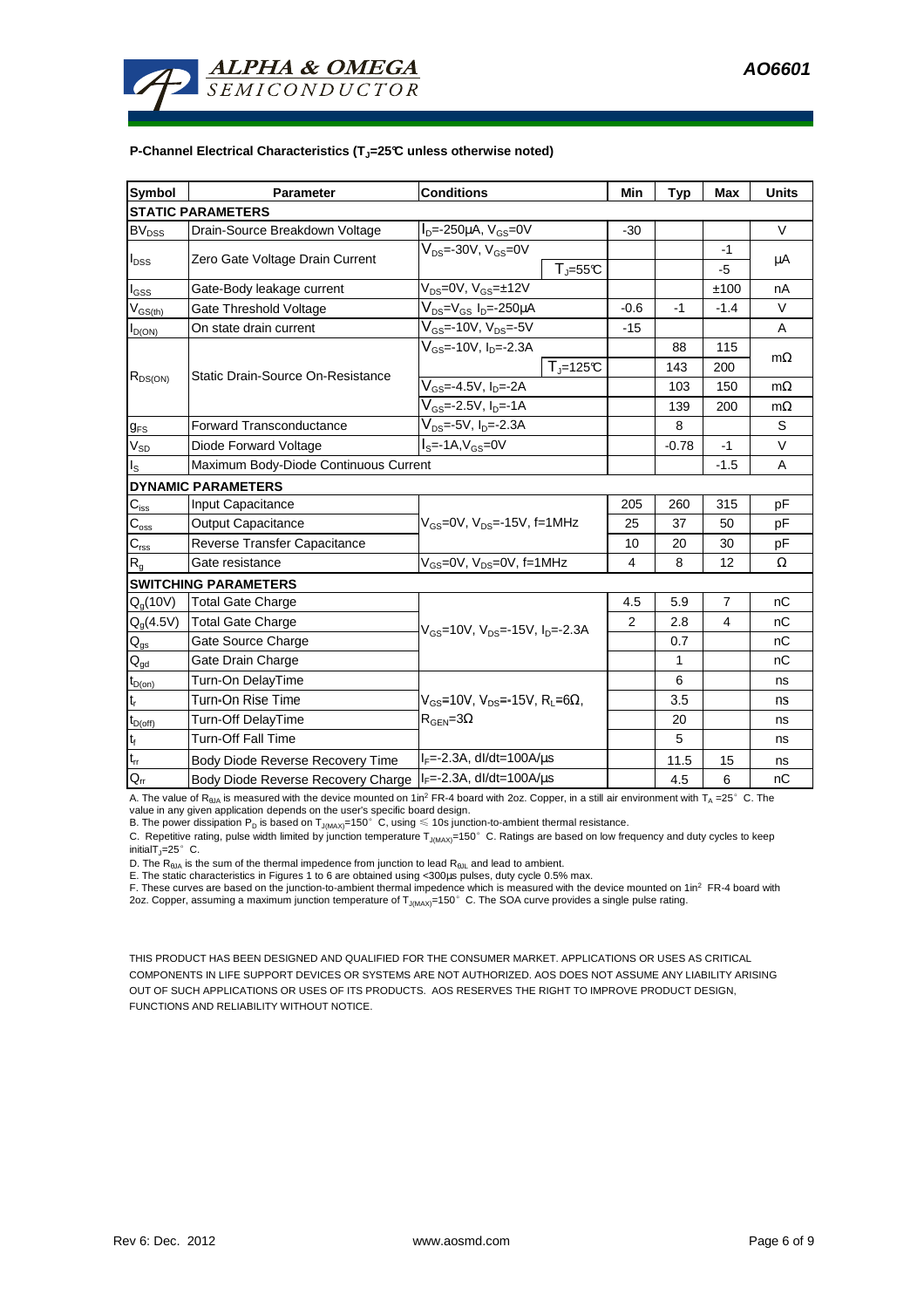## **P-Channel: TYPICAL ELECTRICAL AND THERMAL CHARACTERISTICS**

**ALPHA & OMEGA SEMICONDUCTOR** 

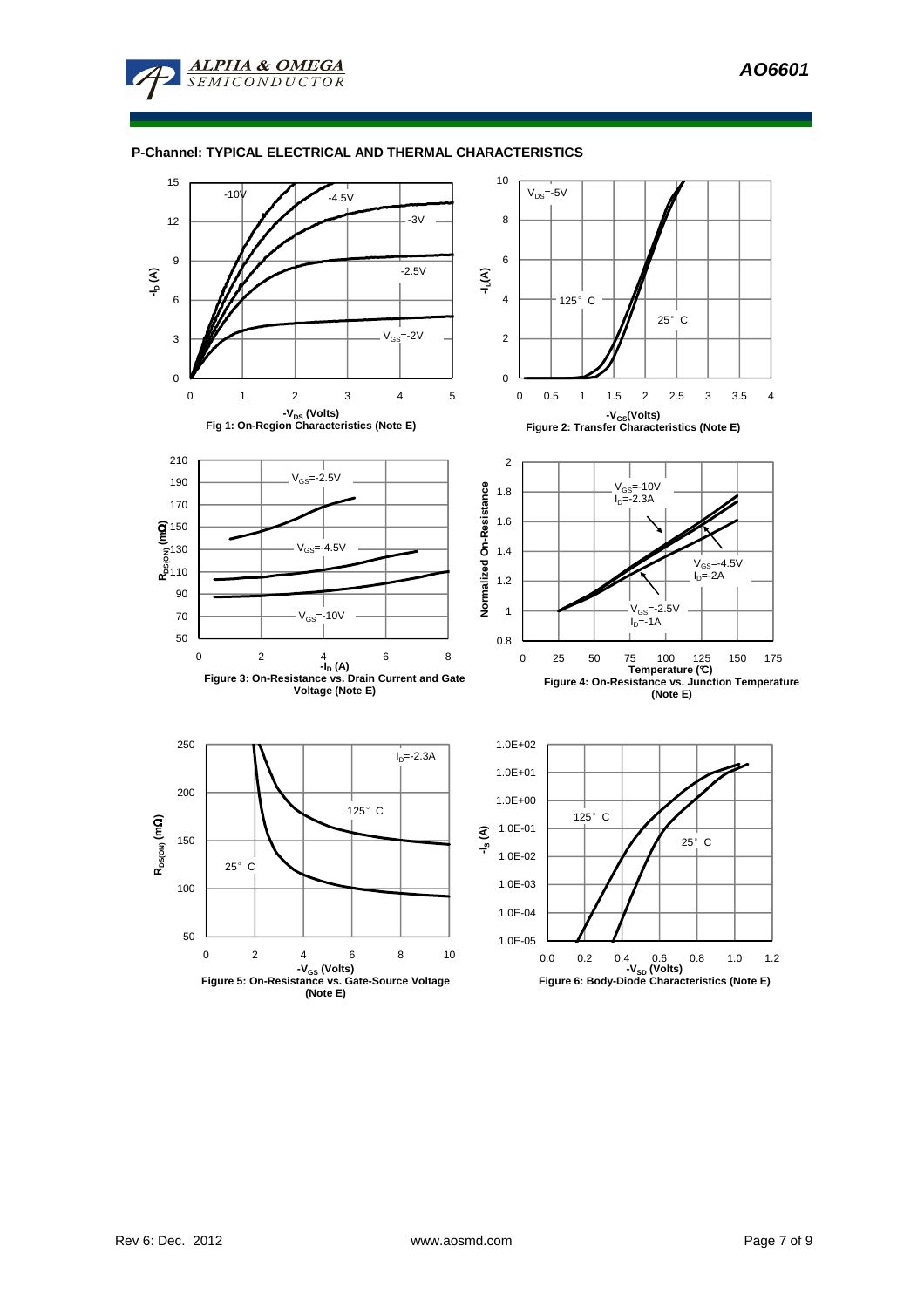**AO6601** 



## **P-Channel: TYPICAL ELECTRICAL AND THERMAL CHARACTERISTICS**